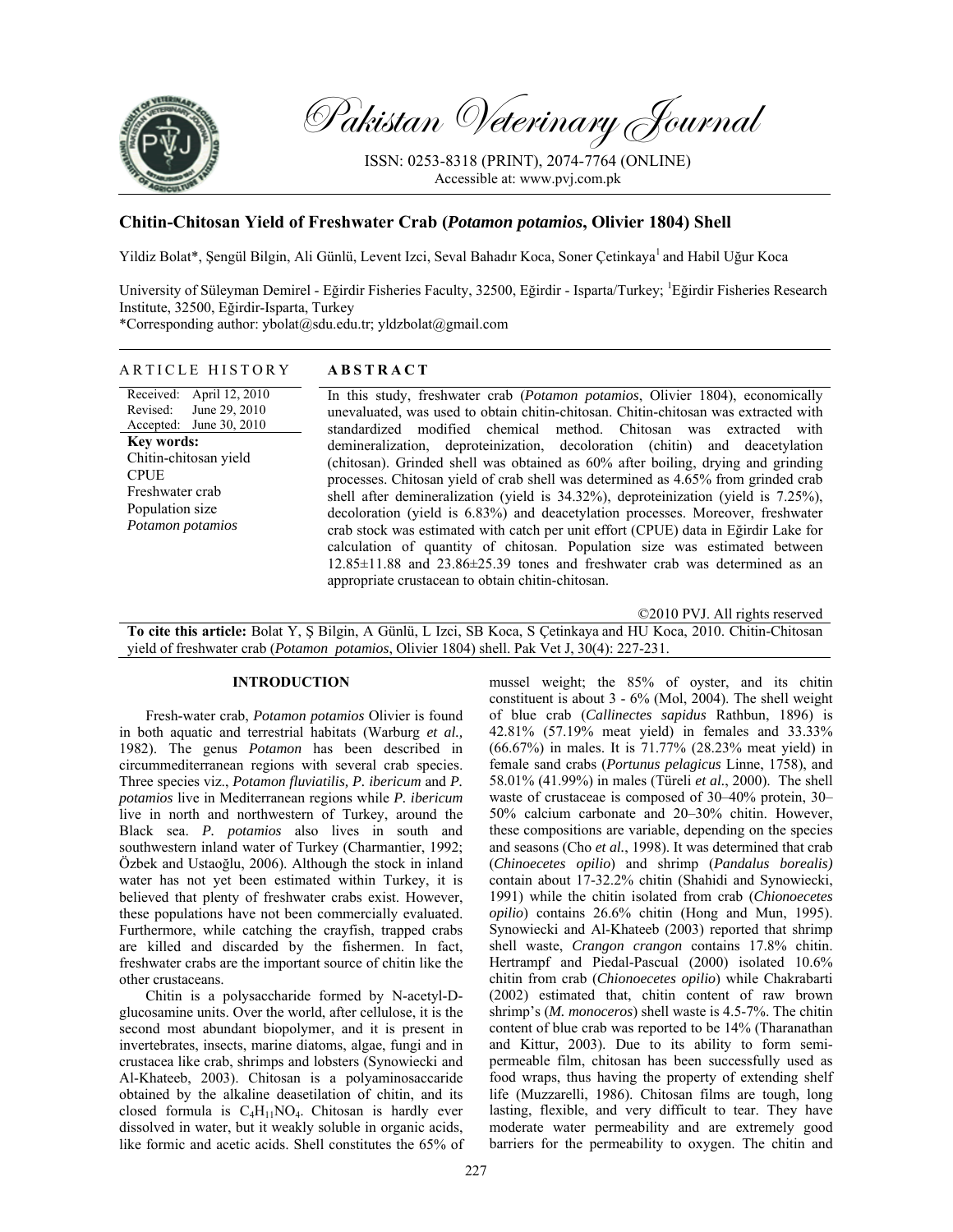chitosan have the potential to be used as food additive due to their low toxicity and digestibility and having the cholesterol lowering ability in human blood (Knorr, 1983). Furthermore, chitin and chitosan, obtained from crustacean, can be used in pharmacy, agriculture and the industrial applications other than food (Tharanathan and Kittur, 2003). In food industry, it has been used as covering material, in applications of packing, gelling agent additive, antimicrobial protector, and functional material of food (Ohshima, 1998; Shahidi *et al.*, 1999).

The aim of this study was to obtain chitin and chitosan from the shells of freshwater crab which is known as Mediterranean crab, has not been economically evaluated in Turkey that has the utility in many industrial areas, and to determine the potential quantity of chitin– chitosan depending on the size of crab population.

### **MATERIALS AND METHODS**

Freshwater crab (*Potamon potamios,* Olivier 1804), known as Mediterranean crab and a natural species of Lake of Egirdir, were used. The population size was estimated by using the CPUE data (Ricker, 1975). Crabs were catched during April to July, 2008, from 5 stations chosen randomly as 150 specimens per trap at each station. Length (1/50 inch measuring calipers) and weight (to the nearest 0.1 g) of 500 crabs randomly chosen were recorded, and the average length and weight of population was calculated. To isolate chitin – chitosan, following boiling for 10 min, the crabs were taken out of their shells. The shells were dried in the dry air sterilizers at 60°C for 6 hours. The shells were ground with a TETRA mill (Model HD-702 Istanbul-Turkey) with a 2 mm mesh screen and sieved with 40 mesh (0.425mm) sieve (No *et al.* 2003). The isolation of chitin–chitosan from the crab shells was carried out with 4 repetitive analyze. Chitosan was derived from shells with mineralization, deproteinization, decoloration, and deacetylation. The shell was demineralized with 1N HCl for 30 min at ambient temperature with a solid/solvent ratio of 1:15 (w/v) (No and Lee, 1995). Following demineralization, the decalcified shell was collected on a filter paper (Whatman No. 3) in Buchner funnel, washed to neutrality in running tap water, and rinsed with deionized water. Deproteinization was accomplished under standard autoclaving conditions (15psi/121°C). The demineralized shell was treated with 3% NaOH for 10 min at 15 psi/121°C and solid/solvent of ratio of 1:10 (w/v) (Cho and No, 1999). The residue was then washed and filtered as mentioned above. The chitin residue was bleached with 0.32% sodium hypochlorite solution for 3 min with a solid/solvent ratio of 1:10 (w/v) (No and Lee, 1995). The decolored chitin was collected, washed and dried at 60°C for 4 h in a forced-air oven. Deacetylation was achieved by treatment of chitin under conditions of 15 psi/121°C with 50% NaOH for 30 min and a solid/solvent ratio of 1:15 (w/v) (No *et al.* 2000). The resulting chitosan was collected, washed and dried at 60°C for 4 h in a forced-air oven. The potential amount of chitosan was calculated according to population size and yield of chitosan.

#### **Statistical analysis**

Statistical analyses were performed using SPSS 16.0 for Windows software. Differences in the means between groups were analyzed by one-way analysis of variance (ANOVA) and post hoc multiple contrast (DUNCAN), and at P<0.05 was considered statistically significant.

### **RESULTS**

The average lengths and weights of the 500 crabs randomly collected from the catching during the period of study are presented in Table 1. Stock amounts calculated using the data of the cumulative catching and catching efforts during various months varied between 12848.74 and 23857.64 Kg. However, the stock amounts decreased gradually from April to June but increased in July (Table 2). The amount of chitosan obtained from freshwater crabs was calculated with 4 repetitive analyze. The crab shell wet weights were calculated for dried and grind states with the ratio of 60.050% and results were presented in Table 3 and Fig. 1.

As the result of the chemical analysis of the crab samples obtained after drying and grinding, amount of chitin was determined with the ratio of 6.83% and that of chitosan with the ratio of 4.651% (Table 3, Fig. 1). Depending on the population size, the potential amount of chitosan was calculated between 358.56 and 665.77Kg for only Eğirdir Lake (Table 4).

**Table 1: The average length (mm) and weight (g) values of the populations of freshwater crab of Eğirdir Lake** *Potamon potamios* **(Olivier, 1804).** 

| 1007).           |                   |           |
|------------------|-------------------|-----------|
| <b>Parameter</b> | $Mean \pm SE$     | Min-Max   |
| Length           | $49.66 \pm 5.56$  | 32-66     |
| Weight           | $51.78 \pm 16.32$ | 12-118.72 |

**Table 2: The population size of cumulative catch and catching effort obtained from the stations during different months** 

|               | Population size $\pm$ 95 % Confidence limits |                        |  |
|---------------|----------------------------------------------|------------------------|--|
| <b>Months</b> | <b>Individuals</b>                           | Κg                     |  |
| April         | $276799 \pm 30342^b$                         | $14332.65 \pm 1571.11$ |  |
| May           | $268454 \pm 27965^b$                         | $13900.55 \pm 1448.03$ |  |
| June          | $248142 \pm 22952^b$                         | $12848.74 \pm 1188.46$ |  |
| July          | $460750 \pm 49030^a$                         | $23857.64 \pm 2538.77$ |  |

Values in the same column with different superscripts are significantly different (P≤0.05).

| Table 3: The yield $(\% )$ at wet and dried crab shells |  |  |  |  |  |  |  |
|---------------------------------------------------------|--|--|--|--|--|--|--|
|---------------------------------------------------------|--|--|--|--|--|--|--|

| <b>Stages of Production</b>     | % yield         | S.E.  |
|---------------------------------|-----------------|-------|
| Wet weight                      | 100             |       |
| Weight of shell boiled          | $62.625^a$      | 2.529 |
| Weight of shell dried           | $60.75^{b}$     | 3.228 |
| Weight of shell ground          | $60.05^{\rm b}$ | 2.102 |
| Dry weight                      |                 |       |
| Ground sample                   | 100.00          | 0.000 |
| Demineralized sample            | 34.32           | 0.27  |
| Deproteinized sample            | 7.25            | 0.08  |
| Decolorized sample (Raw Chitin) | 6.83            | 0.08  |
| Deasetiled sample (Chitosan)    | 4.65            | 0.04  |

Values in the same column with different superscripts are significantly different (P≤0.05).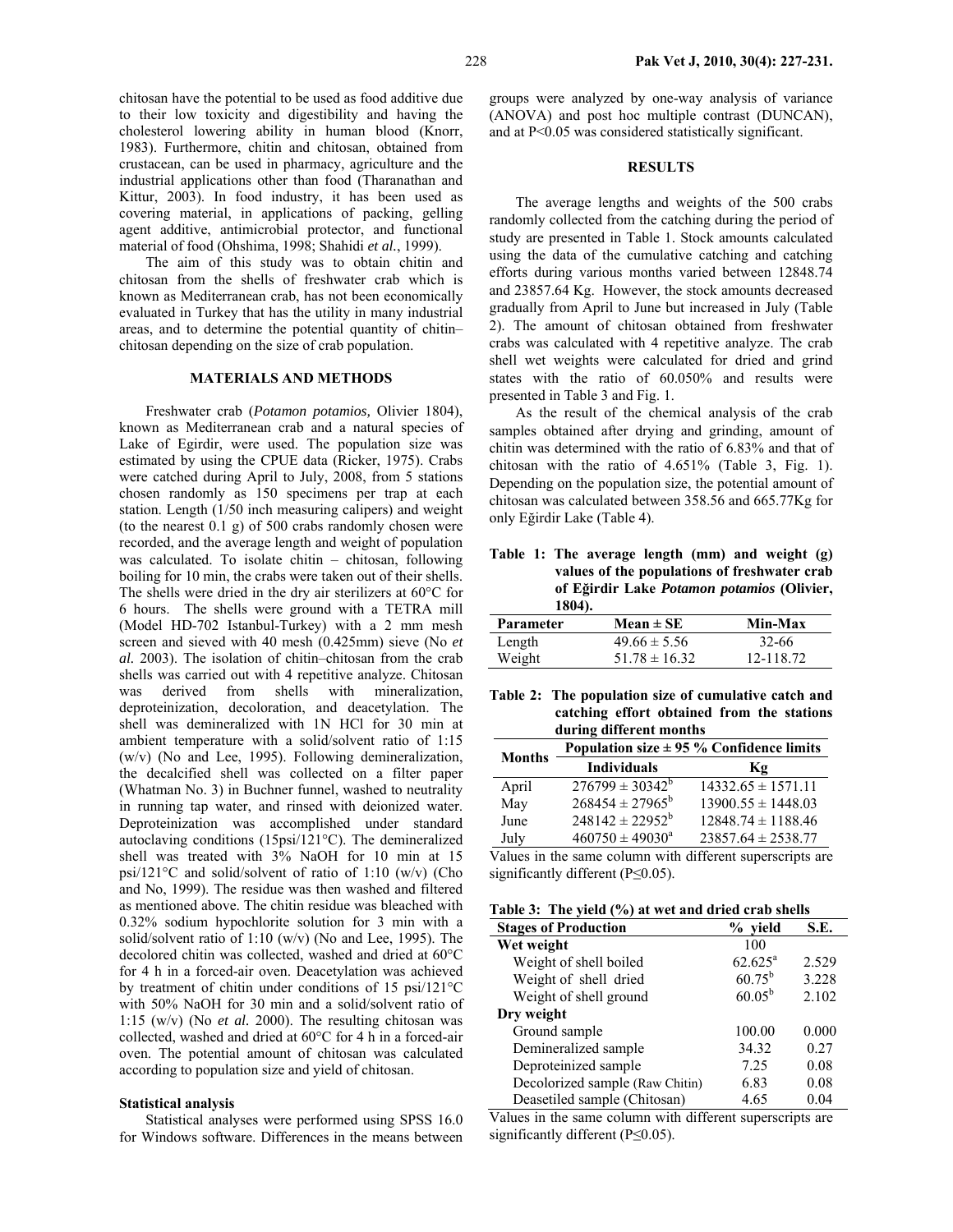**Table 4: Potential amounts of chitosan according to population size and rational values of chitosan** 

| <b>Months</b> | Stock                  | Ground shell (Kg)      | Chitosan (Kg)      |
|---------------|------------------------|------------------------|--------------------|
| April         | $14332.65 \pm 1571.11$ | $8599.59 \pm 942.67$   | $399.97 \pm 43.84$ |
| May           | $1390055 \pm 144803$   | $8340.33 \pm 868.82$   | $38791 \pm 4041$   |
| June          | $1284874 \pm 118846$   | $770924 \pm 71308$     | $358.56 \pm 33.16$ |
| July          | $2385764 \pm 253877$   | $14314.58 \pm 1523.26$ | $665.77 \pm 70.85$ |



**Fig. 1: The stages of process for recovery of chitin–chitosan from crab shells and the values of yield** 

## **DISCUSSION**

Among the 4500 species of crab over the world, only 22 crab species have been economically evaluated (Siddiquie *et al.,* 1987; Cumberlidge *et al.,* 2009). Crabs are defined as a biological indicator in the ecological studies (Philips, 1977). Many researches have been carried out on biological, systematic, anatomic and morphological characteristics and food chemistry of crabs (Ünlüsayın, 2003; Gülle *et al.,* 2007) but population size has not been studied yet in Turkey. Using the data of CPUE, the population size of crab was determined as 12848.74 to 23857.64Kg. It has been observed that the crab stock decreases from April to June and significantly increases during July  $(P<0.05)$ . This rise could be due to more active movement of crabs before the spawning season that increased their catchability by fishing gears at various statuses in the study area.

The exoskeleton of crustacean is the most important industrial source for production of chitin now-a-days. All over the seas of the world, the amount of this biopolymer is estimated to be 1.560 million tons (Cauchie, 1997). In every year, about 100 billion tones of chitin are produced

by crustaceans, mollusks, insects, and fungi. Annual synthesis of this polysaccharide in freshwater ecosystem is estimated to be about 600 million tons (Cauchie, 1997). Chitin is the most underexploited biomass resource available on the Earth (Knoor, 1984). The crabs whose 1280 species exist in the fresh water can be evaluated as an important source of chitin indicated that the production of chitin and chitosan is currently based on crab and shrimp shells discarded by the canning industries in Oregon, Washington, Virginia and Japan and by various finishing fleets in the Antarctic. Several countries possess large unexploited crustacean resources, e.g. Norway, Mexico and Chile. The production of chitosan from crustacean shells obtained as a food industry waste is economically feasible, especially if it includes the recovery of carotenoids. The shells contain considerable quantities of astaxanthin that is marketed as a fish food additive in aquaculture, especially for salmon to give red and pink colour to the flesh (Majeti and Kumar, 2000).

In the present study, the yield after boiling was found as 62.625% which was statistically significant according to yield of dried and ground freshwater crab shell. Similar results were obtained with the sand crab (Türeli *et al*.,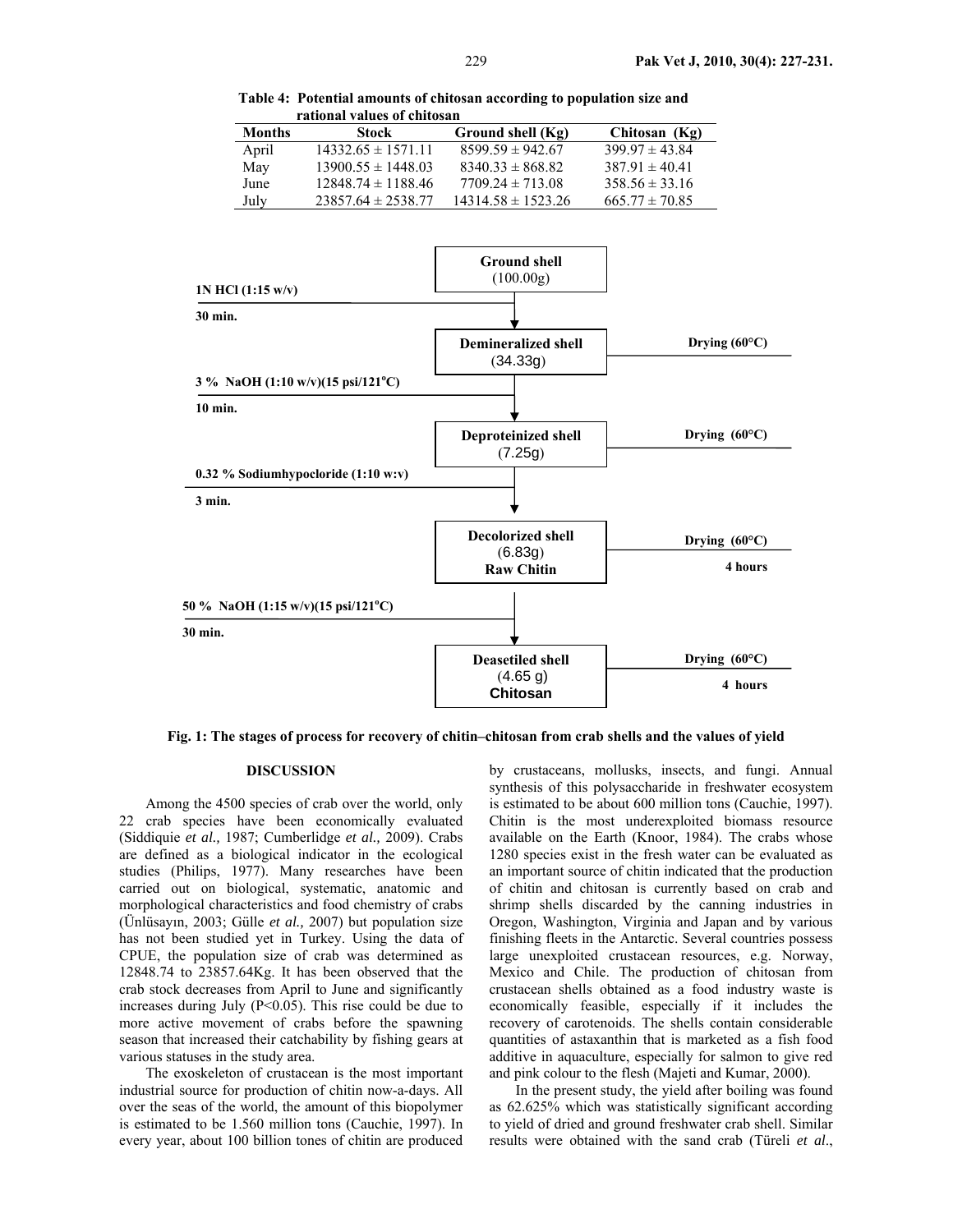2000). The chitin content of the ground shells was determined as 6.83%, which is consistent with the results reported by Mol (2004) as mussel and oyster having chitin around 3-6%. Hertrampf and Piedal-Pascual (2000) reported that chitin content of crab (*Chionoecetes opilio*) is around 10.6% that of brown shrimp (*M. Monoceros*) is 4.5-7% in the shell wastes (Chakrabarti, 2002). Content of chitin was determined as 14% in blue crab (Tharanathan and Kittur, 2003), in *Chinoecetes opilio* and *Pandalus borealis* between 17 and 32.2% (Shahidi and Synowiecki, 1991), in *Chionoecetes opilio* 26.6% (Hong and Mun, 1995), and in shrimp *(Crangon crangon*) 17.8% (Synowiecki and Al-Khateeb, 2000). It has been reported that the differences in the quantities of chitin between different crabs varied according to the species and season (Cho *et al*., 1998).

Chitosan is a polyaminosaccaride provided by the alkaline deasetilation of chitin, and it is quite easy to derive methodologically. In this study, the chitosan content of freshwater crab has been determined to be 4.65%. Depending on the population size, the chitosan may be extracted from crabs of Eğirdir Lake between 358.56 and 665.77Kg. The economic value of chitosan has been calculated as 484.000-898.000 Euro (1350 Euro/Kg chitosan). Freshwater crab may be considered as alternative fishing material in the freshwaters that have already been over-fished. On the other hand, freshwater crab can also be cultured as a source of chitin because it is easier and cheaper way to collect and catch than that of marine crustaceans. Moreover, every country having freshwater crustaceans can commercially produce chitin and chitosan because of simplicity of its processing for chitin recovery.

#### **Acknowledgment**

The authors gratefully acknowledge the TUBITAK (The Scientific and Technological Research Council of Turkey, Project No. 107O511) for financial support for this project. The authors thank Mr. Muammer Dıraman (Dıraman translate office), Dr. Erkan Taner KARAGÖZ and Prof. Abdullah DİLER for control and critically reviewing the manuscript.

### **REFERENCES**

- Cauchie HM, 1997. An attempt to estimate crustacean chitin production in the hydrosphere. In: Advances in Chitin Science: Vol 2: (Domard A, GAF Roberts, KM Varum, eds): Jacques Andre Publisher, Lyon, France, pp: 32.
- Chakrabarti R, 2002. Carotenoprotein from tropical brown shrimp shell waste by enzymatic process. Food Biotech, 16: 81–90.
- Charmantier G, 1992. Occurence of fresh-water crabs, Genus Potamon, in Southern France. J Crustacean Biol, 12: 620-626.
- Cho YI and HK No, 1999. Effective deproteinization under autoclaving conditions for preparation of chitin*.* J Chitin Chitosan, 4: 152-155.
- Cho HR, DS Chang, WD Lee, ET Jeong and EW Lee, 1998. Utilization of chitosan hydrolysate as a natural food preservative for fish meat paste products. Korean J Food Sci Tech, 30: 817–822.
- Cumberlidge N, PKL Ng , DCJ Yeo, C Magalhaes, MR Campos, F Alvarez, T Naruse, SR Daniels, LJ Eser, FYK Attipoe, FL Clotilde-Ba, W Darwal, A Mclvor, JEM Baillie, B Collen and M Ram, 2009. Freshwater crabs and the biodiversity crisis: Importance, threats, status, and conservation challenges. Biol Conserv, 142: 1665-1673.
- Gülle P, İİ Turna and İ Gülle, 2007. Some reproductive and population characteristics of freshwater crab *(Potamon potamios* Olivier. 1804) in Egirdir Lake. Univ Suleyman Demirel J Sci Inst, 11: 134-139.
- Hertrampf JW and F Piedal-Pascual, 2000. Handbook on ingredients for aquaculture feeds. Kluwer Academics Publishers, Dortrecht, The Netherlands, pp: 109-113.
- Hong KN and YL Mun, 1995. Isolation of chitin from crab shell waste. J Korean Soc Food Nutr, 24: 105-113.
- Knorr D, 1983. Dye binding properties of chitin and chitosan. J Food Sci, 48: 36-38.
- Knoor D, 1984. Use of chitinous polymers in food  $A$ challenge for food research & development. Food Tech, 38: 85–97.
- Majeti NV and R Kumar, 2000. A review of chitin and chitosan applications. React Fun Polymers, 46: 1–27.
- Mol S, 2004. Alternative Product Technologies in Fisheries. In: Fish Processing Technology. No: 4465: (Varlık C, ed.): İstanbul Univ. Fisheries Faculty, İstanbul,Turkey, pp: 441-476.
- Muzzarelli RAA, 1986. Filmogenic Properties of Chitin/Chitosan. In: Chitin in Nature and Technology. (Muzzarelli RAA, C Jeuniaux and CW Gooday eds): Plenum, New York, pp: 389-396.
- No HK and MY Lee, 1995. Isolation of chitin from crab shell waste. J Korean Soc Food Nutr, 24: 105-113.
- No HK, KS Lee and SP Meyers, 2000. Correlation between physicochemical characteristics and binding capacities of chitosan products. J Food Sci, 65: 1134- 1137.
- No HK, SH Lee, NY Park and SP Meyers, 2003. Comparison of physichemical, binding, and antibacterial properties of chitosans prepared without and with deproteinization process. J Agric Food Chem, 51: 7659-7663.
- Ohshima T, 1998. Recovery and use of nutraceutical products from marine resources. Food Tech, 52: 50- 53.
- Özbek M and RM Ustaoğlu, 2006. Check-list of malacostraca (crustacea) species of Turkish inland waters. Univ. Aegean J Fish, 23: 229-234.
- Philips DJH, 1977. The use of biological indicator organisms to monitor trace metal pollution n marine and estuarine environments-A review. Environ Pollut, 13: 281-317.
- Ricker WE, 1975. Computation and interpretation of biological statistics of fish populations. Bull Fish Res Board Can, 191: 1-382.
- Shahidi F and J Synowiecki, 1991. Isolation and characterization of nutrients and value-added products from snow crab (*Chionoecetes opil*io) and shrimp (*Pandalus borealis*) processing discards. J Agri Food Chem, 39: 1527-1532.
- Shahidi F, JKV Arachchi and YJ Jeon, 1999. Food applications of chitin and chitosans. Trends Food Sci Tech, 10: 37-51.